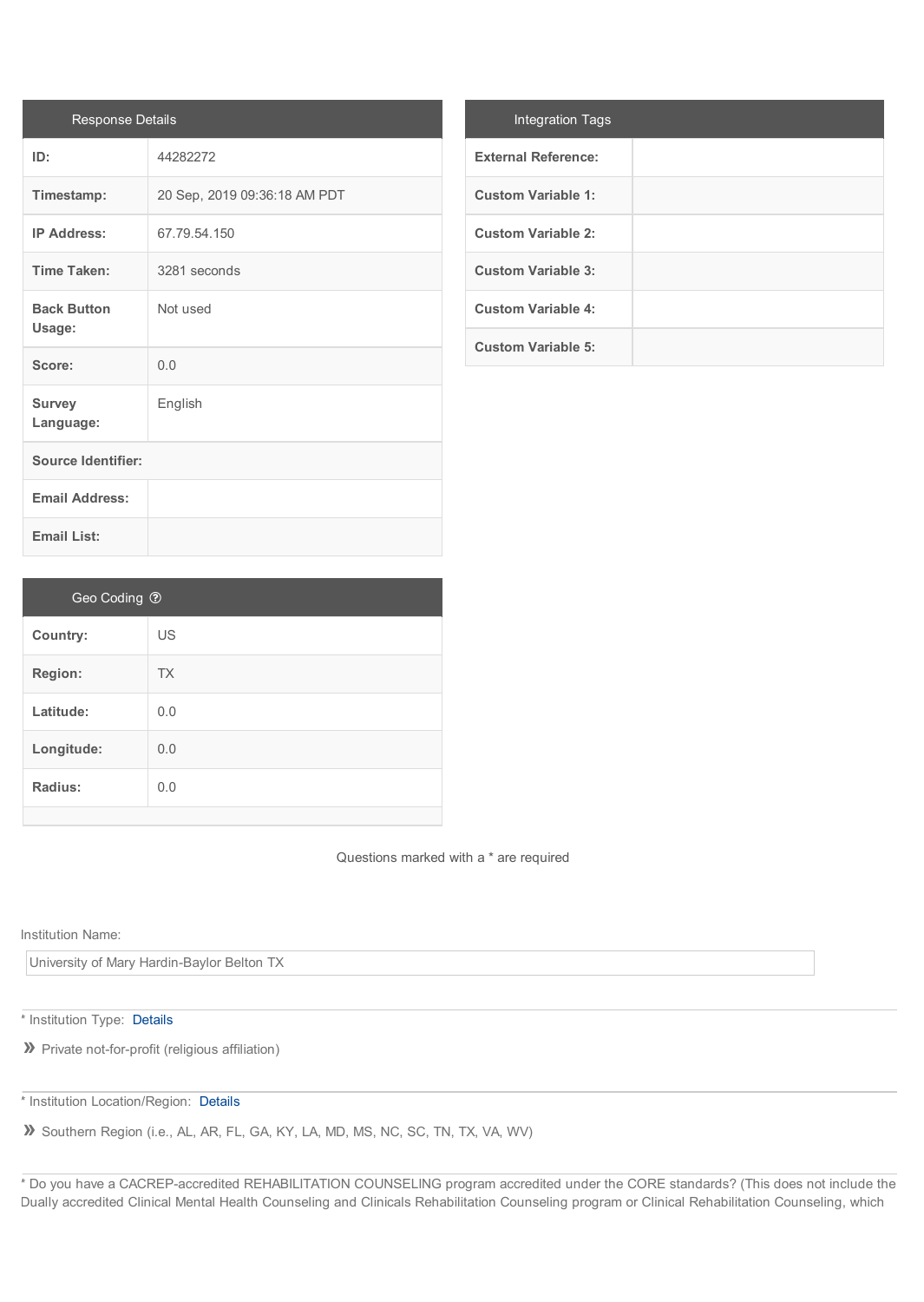will both be options later in the survey)

**»** No

\* Do you currently have one or more counseling programs accredited under the 2001 Standards?

**»** No

\* Do you currently have one or more counseling programs accredited under the 2009 CACREP Standards?

**»** Yes

\* Do you have a CACREP-accredited ADDICTION COUNSELING program under the 2009 Standards?

**»** No

\* Do you have a CACREP-accredited CAREER COUNSELING program under the 2009 Standards? (Select one option)

## **»** No

\* Do you have a CACREP-accredited CLINICAL REHABILITATION COUNSELING program that is dually-accredited as a CLINICAL MENTAL HEALTH COUNSELING program under the 2009 Standards?

**»** No

\* Do you have a CACREP-accredited CLINICAL MENTAL HEALTH COUNSELING program under the 2009 Standards?

## **»** Yes

What is the minimum number of credit (semester) hours required for your CLINICAL MENTAL HEALTH COUNSELING degree?

60

How many students are currently enrolled in your CLINICAL MENTAL HEALTH COUNSELING program?

53

How many students graduated from your CLINICAL MENTAL HEALTH COUNSELING program in the past year?

15

\* To the best of your knowledge, what is the completion rate of students from your CLINICAL MENTAL HEALTH COUNSELING program? [Details](javascript:ajaxInlinePopup()

**»** 86%

\* To the best of your knowledge, what is the licensure [or certification] examination pass rate of students graduating from your CLINICAL MENTAL HEALTH COUNSELING program? [Details](javascript:ajaxInlinePopup()

**»** 100%

\* To the best of your knowledge, what is the job placement rate of graduates from your CLINICAL MENTAL HEALTH COUNSELING program who were actively seeking employment? [Details](javascript:ajaxInlinePopup()

**»** 93%

\* Within your academic unit, do you have a second program accredited as a CLINICAL MENTAL HEALTH COUNSELING program? [Details](javascript:ajaxInlinePopup()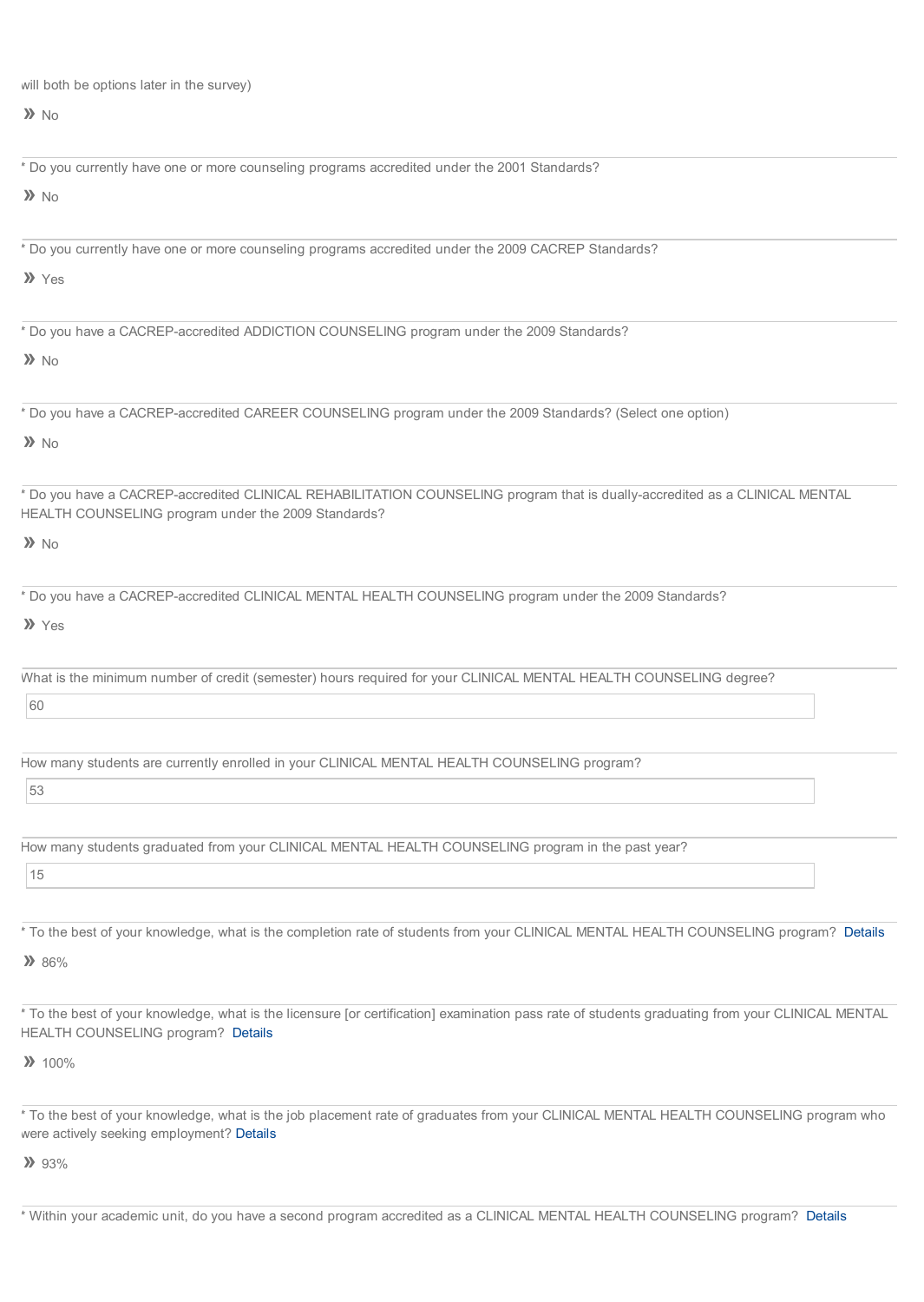**»** No

| * Do you have a CACREP-accredited MARRIAGE, COUPLE, AND FAMILY COUNSELING program under the 2009 Standards?                                                                                  |
|----------------------------------------------------------------------------------------------------------------------------------------------------------------------------------------------|
| >> Yes                                                                                                                                                                                       |
| What is the minimum number of credit (semester) hours required for your MARRIAGE, COUPLE, AND FAMILY COUNSELING degree?                                                                      |
| 60                                                                                                                                                                                           |
| How many students are currently enrolled in your MARRIAGE, COUPLE, AND FAMILY COUNSELING program?                                                                                            |
| 23                                                                                                                                                                                           |
| How many students graduated from your MARRIAGE, COUPLE, AND FAMILY COUNSELING program in the past year?                                                                                      |
| $\overline{3}$                                                                                                                                                                               |
| * To the best of your knowledge, what is the completion rate of students from your MARRIAGE, COUPLE, AND FAMILY COUNSELING program?<br><b>Details</b>                                        |
| $\gg 60\%$                                                                                                                                                                                   |
| * To the best of your knowledge, what is the licensure [or certification] examination pass rate of students graduating from your MARRIAGE,<br>COUPLE, AND FAMILY COUNSELING program? Details |
| $\frac{1}{2}$ 100%                                                                                                                                                                           |
| * To the best of your knowledge, what is the job placement rate of graduates from your MARRIAGE, COUPLE, AND FAMILY COUNSELING<br>program who were actively seeking employment? Details      |
| $\frac{1}{2}$ 100%                                                                                                                                                                           |
| * Do you have a CACREP-accredited SCHOOL COUNSELING program under the 2009 Standards?                                                                                                        |
| $\lambda$ No                                                                                                                                                                                 |
| * Do you have a CACREP-accredited STUDENT AFFAIRS AND COLLEGE COUNSELING program under the 2009 Standards?                                                                                   |
| $\lambda$ No                                                                                                                                                                                 |
| * Do you have a CACREP-accredited COUNSELOR EDUCATION AND SUPERVISION doctoral program under the 2009 Standards?                                                                             |
| $\lambda$ No                                                                                                                                                                                 |
| * Do you have one or more counseling programs accredited under the 2016 CACREP Standards?                                                                                                    |
| $\lambda$ No                                                                                                                                                                                 |
| How many applications for your MASTER'S level CACREP-accredited program(s) did you receive in the past year?                                                                                 |
| 53                                                                                                                                                                                           |

\* Non-CACREP-Accredited Programs: Please select all programs offered by your academic counseling unit that are NOT ACCREDITED by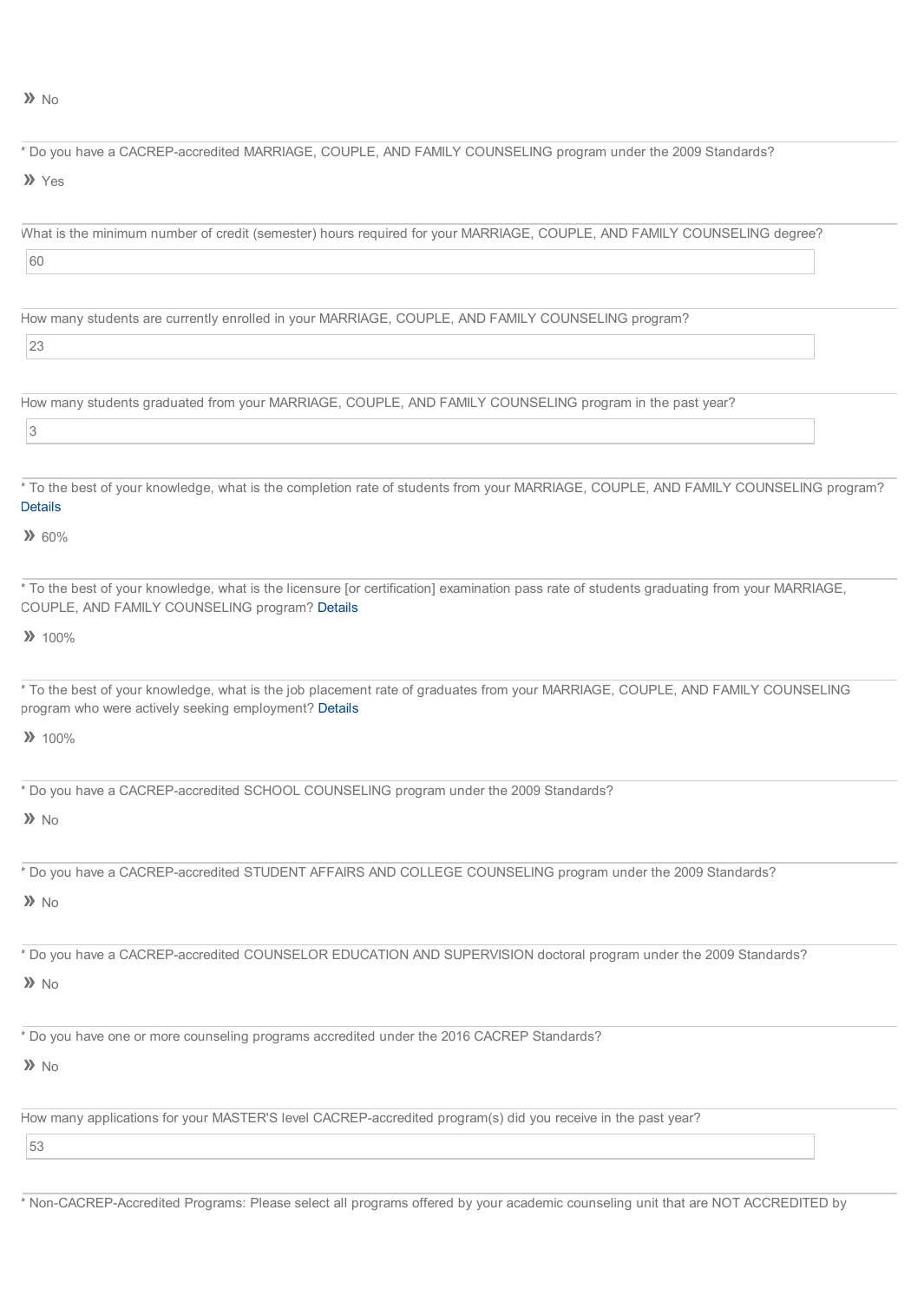# CACREP.

## **»** Other Non-Clinical Professional Studies (36 Credit Hours)

\* Are you able to provide racial/ethnic background information about students enrolled in your CACREP-accredited MASTER'S level COUNSELING program(s)? [Details](javascript:ajaxInlinePopup()

**»** Yes

| American Indian or Alaska Native          |  |
|-------------------------------------------|--|
| $\boxed{0}$                               |  |
| Asian                                     |  |
| $\vert$ 0                                 |  |
| <b>Black or African American</b>          |  |
| $\vert$ 3                                 |  |
| Hispanic or Latino                        |  |
| 3                                         |  |
| Native Hawaiian or Other Pacific Islander |  |
| $\vert 0 \vert$                           |  |
| White                                     |  |
| $\vert$ 9                                 |  |
| Multiracial                               |  |
| $\vert$ 2                                 |  |
| Other/Undisclosed                         |  |
| $\vert 0 \vert$                           |  |
| Nonresident Alien                         |  |
| $\vert$ 0                                 |  |
| Active Military or Veteran                |  |
| $\vert 4 \vert$                           |  |
|                                           |  |
| American Indian or Alaska Native          |  |
| 1                                         |  |
| Asian                                     |  |
| $ 1\rangle$                               |  |
| <b>Black or African American</b>          |  |
| 11                                        |  |
| Hispanic or Latino                        |  |
| 14                                        |  |
| Native Hawaiian or Other Pacific Islander |  |
| $\vert$ 0                                 |  |
| White                                     |  |
| 31                                        |  |
| Multiracial                               |  |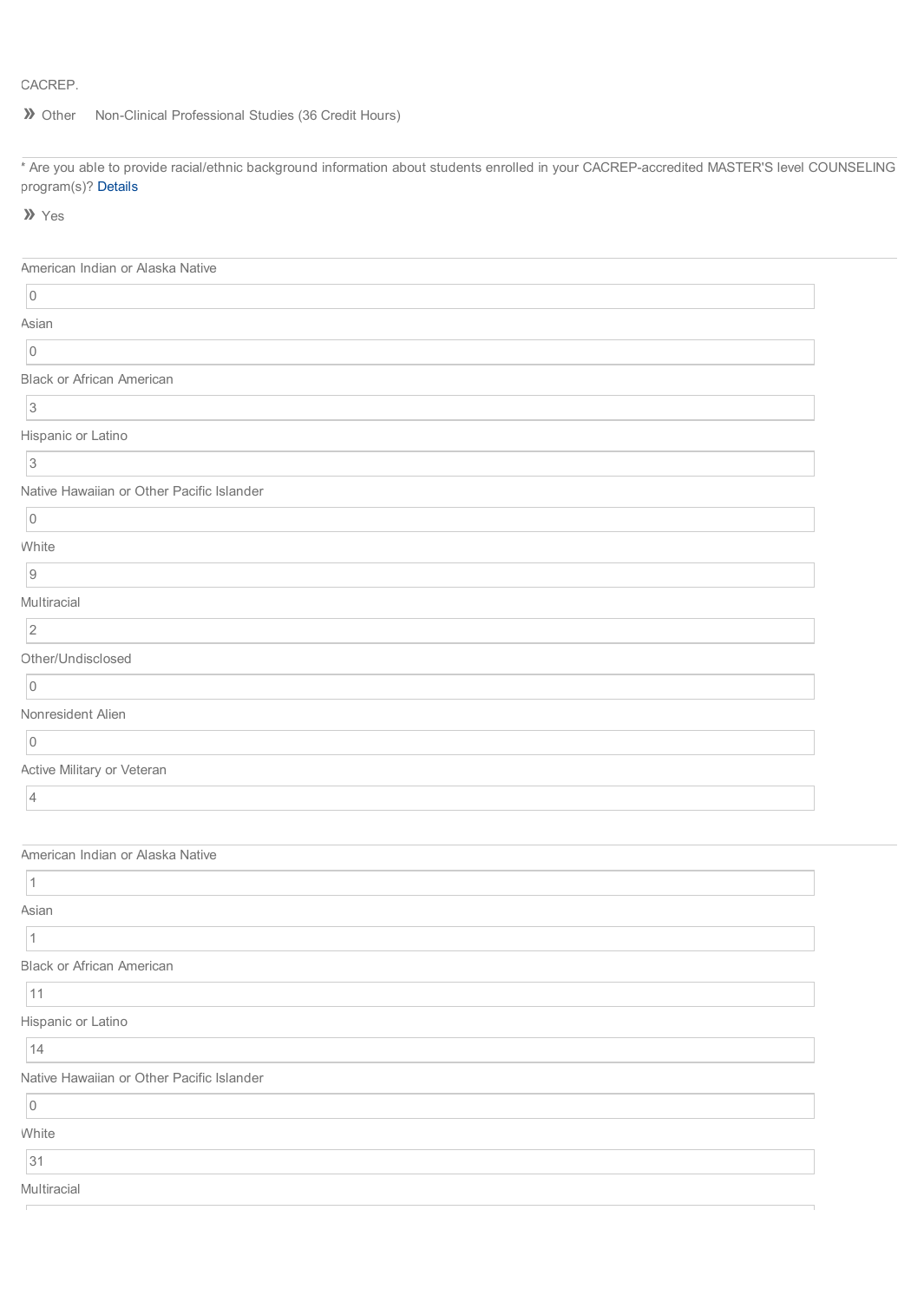| I |  |
|---|--|
|   |  |
|   |  |

|  |  | Other/Undisclosed |
|--|--|-------------------|

#### $\overline{0}$

#### Nonresident Alien

 $\overline{0}$ 

Active Military or Veteran

13

#### American Indian or Alaska Native

| $\overline{0}$                            |
|-------------------------------------------|
| Asian                                     |
| $\overline{0}$                            |
| <b>Black or African American</b>          |
| $\overline{0}$                            |
| Hispanic or Latino                        |
| $\vert$ 0                                 |
| Native Hawaiian or Other Pacific Islander |
| $\vert$ 0                                 |
| White                                     |
| $\overline{0}$                            |
| Mulitracial                               |
| $\vert$ 0                                 |
| Other/Undisclosed                         |
| $\overline{0}$                            |
| Nonresident Alien                         |
| $\overline{0}$                            |
| Active Military or Veteran                |
| $\overline{0}$                            |

\* Are you able to provide information about the number of students with disabilities enrolled in your CACREP-accredited MASTER'S level COUNSELING program(s)? [Details](javascript:ajaxInlinePopup()

**»** No

\* Are you able to provide racial/ethnic background information about students enrolled in your CACREP-accredited COUNSELOR EDUCATION AND SUPERVISION doctoral program? [Details](javascript:ajaxInlinePopup()

**»** Not Applicable (i.e., "I do not have an accredited CES doctoral program.")

How many FULL-TIME faculty members do you have in your academic counseling unit?

6

\* Are you able to provide racial/ethnic background information about FULL-TIME faculty members in your academic counseling unit? [Details](javascript:ajaxInlinePopup()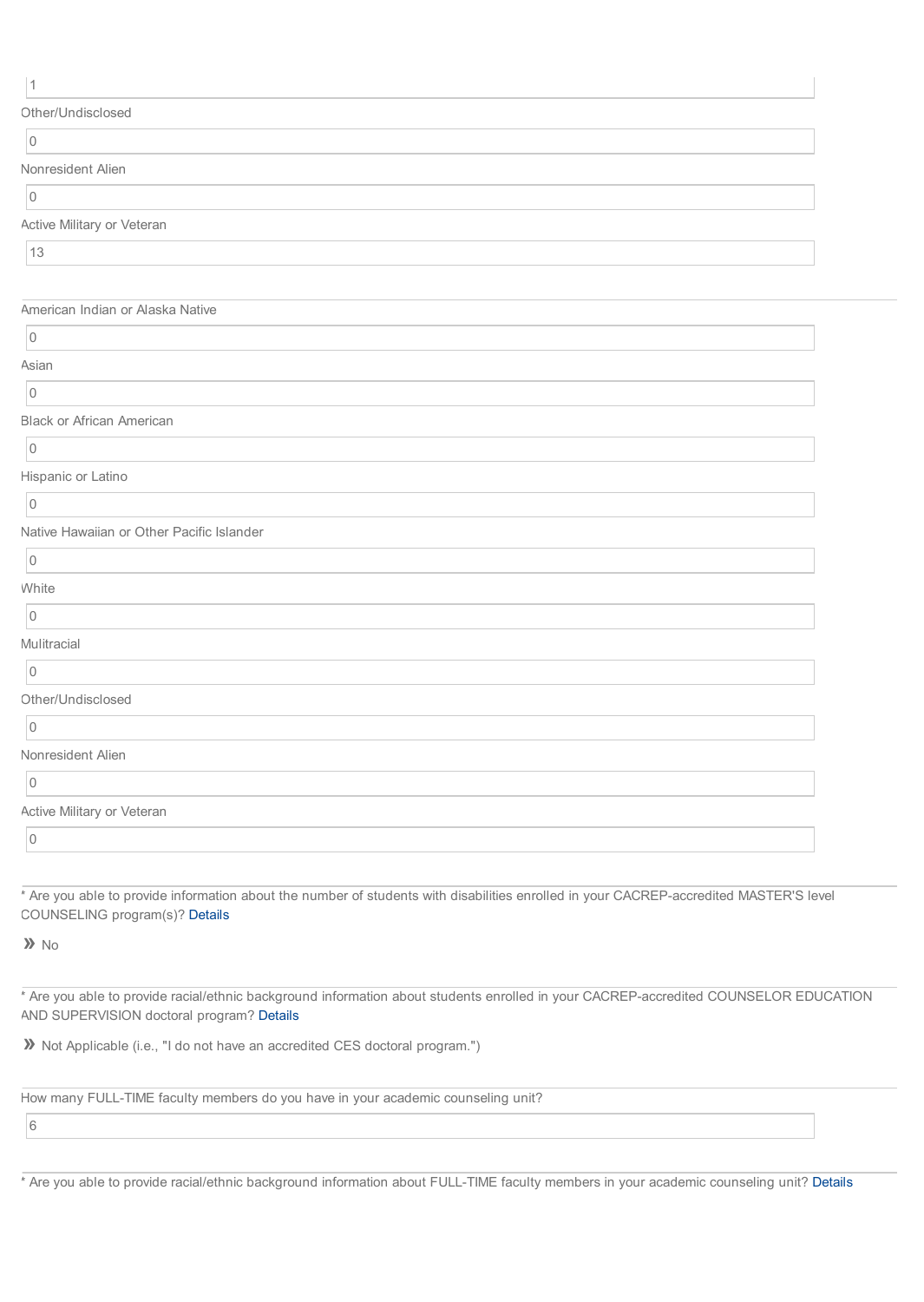### **»** Yes

| American Indian or Alaska Native          |  |
|-------------------------------------------|--|
| $\vert 0 \vert$                           |  |
| Asian                                     |  |
| $\vert 0 \vert$                           |  |
| <b>Black or African American</b>          |  |
| $ 1\rangle$                               |  |
| Hispanic or Latino                        |  |
| $\overline{0}$                            |  |
| Native Hawaiian or Other Pacific Islander |  |
| $\vert 0 \vert$                           |  |
| White                                     |  |
| $\vert$ 2                                 |  |
| Multiracial                               |  |
| $\vert 0 \vert$                           |  |
| Other/Undisclosed                         |  |
| $\vert$ 0                                 |  |
| Nonresident Alien                         |  |
| $\vert$ 0                                 |  |
|                                           |  |
| American Indian or Alaska Native          |  |
| $\vert$ 0                                 |  |
| Asian                                     |  |
| 1                                         |  |
| <b>Black or African American</b>          |  |
| $\overline{0}$                            |  |
| Hispanic or Latino                        |  |
| $\vert$ 0                                 |  |
| Native Hawaiian or Other Pacific Islander |  |
| $\vert$ 0                                 |  |
| White                                     |  |
| 2                                         |  |
| Multiracial                               |  |
| $\vert$ 0                                 |  |
| Other/Undisclosed                         |  |
| $\vert$ 0                                 |  |
| Nonresident Alien                         |  |
| $\overline{0}$                            |  |
|                                           |  |